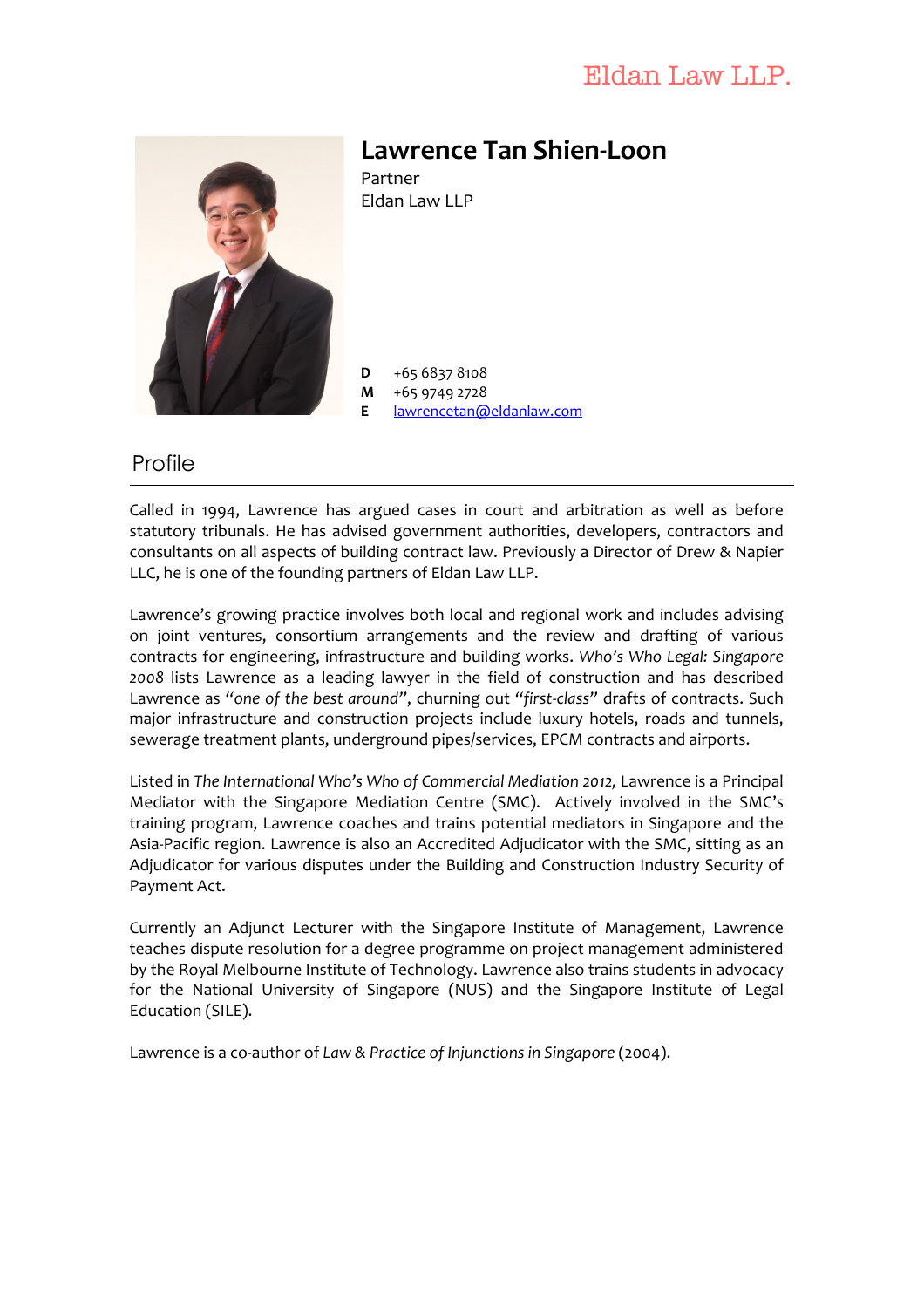## Qualifications

- **LL.B., Hons**
- **Barrister-at-Law** (Middle Temple)
- Advocate and Solicitor, Supreme Court of Singapore
- **Accredited Adjudicator with the Singapore Mediation Centre**
- **Principal Mediator with the Singapore Mediation Centre**

#### Notable matters

| <b>Front-End Advisory Work</b><br>٠<br><b>Construction Related</b> | Advising and representing statutory boards, developers,<br>main contractors and sub-contractors in numerous multi-<br>million dollar claims in both litigation and arbitration<br>proceedings.                                                                                                               |
|--------------------------------------------------------------------|--------------------------------------------------------------------------------------------------------------------------------------------------------------------------------------------------------------------------------------------------------------------------------------------------------------|
|                                                                    | Advising on disputes concerning en-bloc sales in both<br>majority and minority owner situations.                                                                                                                                                                                                             |
|                                                                    | Advising on disputes concerning en-bloc sales in both<br>majority and minority owner situations.                                                                                                                                                                                                             |
| ٠                                                                  | Representing various parties in respect of disputes<br>pertaining to building and construction disputes, in<br>particular with respect to claims for liquidated<br>damages/extensions of time, loss and<br>expenses,<br>wrongful termination, injunctions in respect of the<br>calling of performance bonds. |
|                                                                    | Advising on contentious and non-contentious matters in<br>respect of overseas projects including projects in China,<br>Vietnam, Myanmar and Malaysia.                                                                                                                                                        |
|                                                                    | Advising developers, contractors and consultants on<br>various standard form of building contracts, including<br>the JCT (design and build contract), ICE, FIDIC, Public<br>Sector Standard Terms of Contract (PSCOC) (both<br>standard form and design & build) and SIA contracts.                          |
|                                                                    | Advising and drafting of EPCM contracts for companies,<br>including those in the construction, pharmaceutical,<br>energy sectors.                                                                                                                                                                            |
|                                                                    | Advising and defending professionals in respect of<br>offenses under the Building Control Act, Architects Act.                                                                                                                                                                                               |
|                                                                    | Advising judicial managers, liquidators, receivers and<br>managers in respect of Insolvency Laws.                                                                                                                                                                                                            |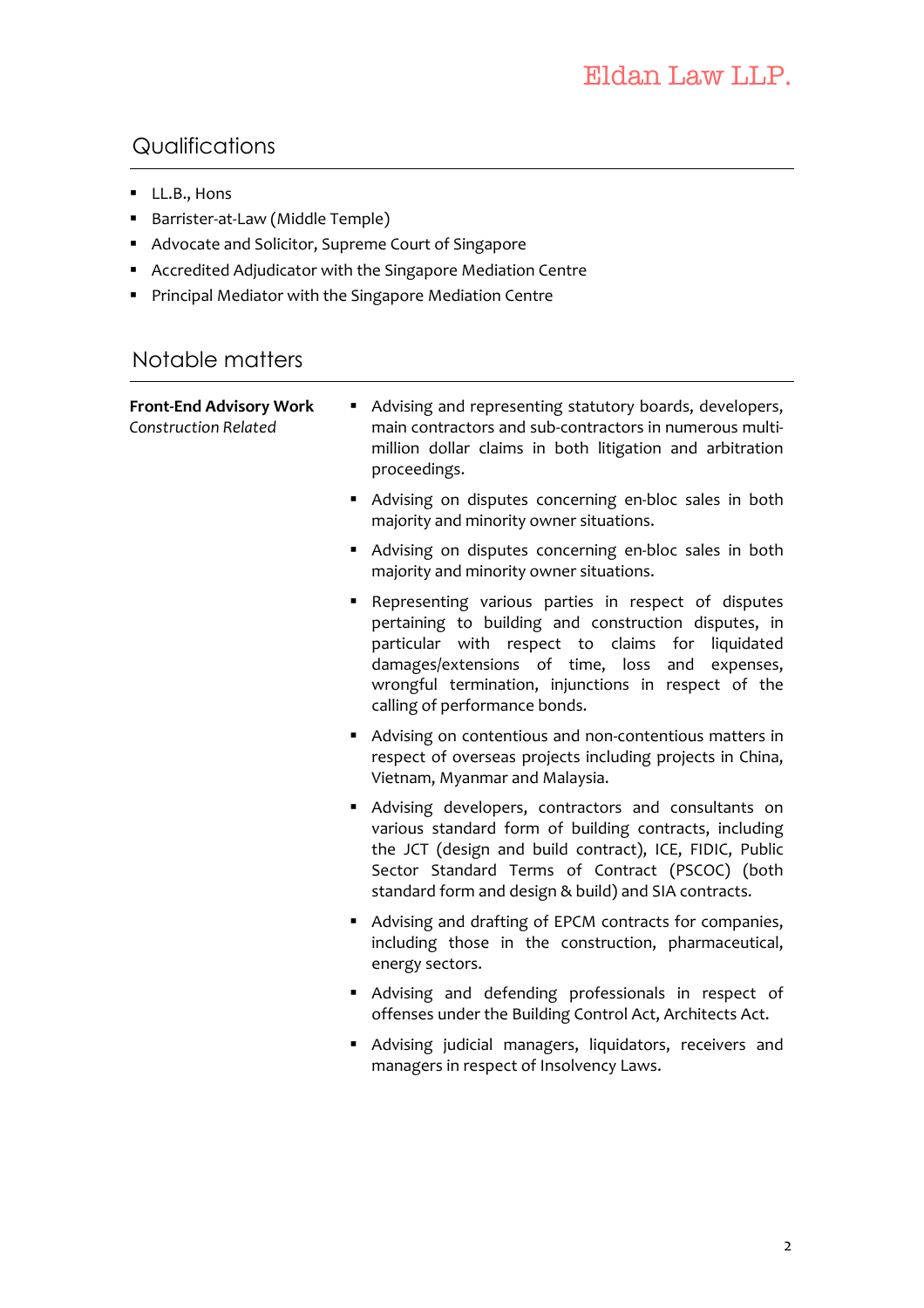# Eldan Law LLP.

**Front-End Advisory Work •** Advising on and drafting of employment contracts. *Non-Construction Related* **Advising on electronic commerce related contracts (e.g.**  $\cdot$ contracts with credit card companies such as ENets). Advising on and drafting of non-competition/restraint of trade issues. **Reported & Unreported Decisions E** Represented a liquidator who was sued for alleged misconduct: *Excalibur Group Pte Ltd v Goh Boon Kok* [2012] 2 SLR 999. ■ Represented an ex-employee on charges of corruption: **Public Prosecutor v Lee Hock Yen** [2011] SGDC 72. **-** Represented Yokogawa Engineering Asia Pte Ltd in respect of an project concerning a gas pipe line spanning Malaysia and Thailand: **Yokogawa Engineering Asia Pte** Ltd v Transtel Engineering Pte Ltd [2009] 2 SLR 532 (HC and CA level). Represented the Defendants in striking out the Plaintiffs' claim in respect of the sale and purchase of various factory units: Ground & Sharp Precision Engineering Pte Ltd v Midview Realty Pte Ltd [2008] SGHC 160 (HC and  $CA$ ). ■ Represented Wishing Star in respect of a claim for breach of contract: Wishing Star Ltd v Jurong Town Corp [2006] SGHC 82 (HC). **Represented the Defendants: Kaki Bukit Industrial Park Pte Ltd v Ng Man Heng and Others** [2004] SGHC 60. **E** Represented the developers of a condominium in respect of a termination of agreement claim by various owners of a property on account of delay in completion: **Premier Properties Pte Ltd v Tan Soo Tiong & ors** [2000] **SGHC** 12. **F** Represented the Defendants in an action: *Pacific Internet* Ltd v Catcha.com Pte Ltd [2000] 3 SLR 26. ■ Represented a main contractor in obtaining an injunction against a call on an on-demand performance bond: *Eltraco International Pte Ltd v CGH Development Pte Ltd*  $[2000]$  4 SLR 290 (CA).

■ Represented an architectural firm in defending a claim for negligence in design: RSP Architects Planners & Engineers (formerly known as Raglan Squire & Partners FE) v Management Corporation Strata Title Plan No 1075 *and another* [1999] 2 SLR(R) 134.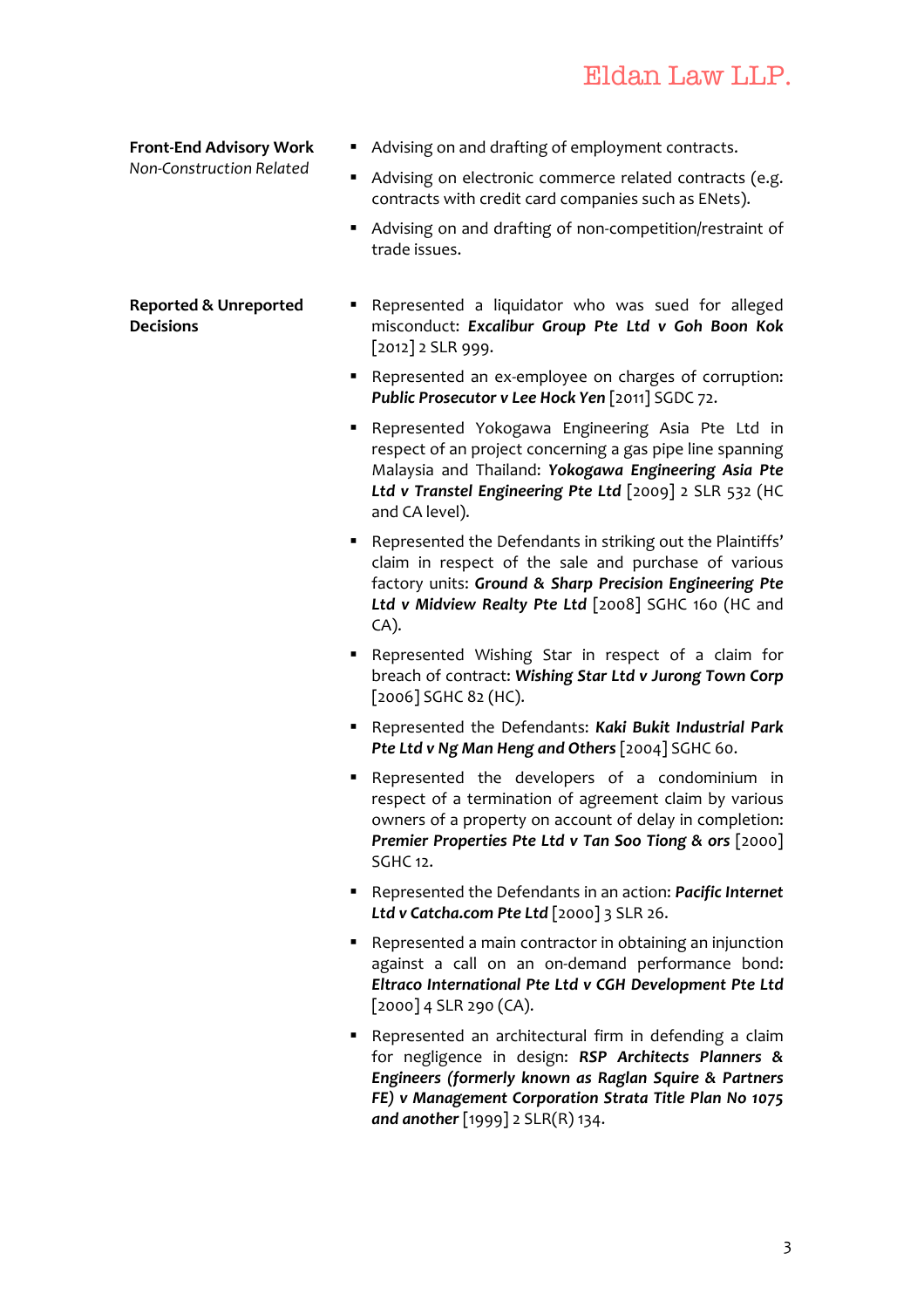- Represented the Plaintiffs in relation to a claim for variations works in respect of a project at Suntec City Singapore: L&M Equipment Pte Ltd v Hyundai **Engineering & Construction Co Ltd & 2 Ors** [1999] SGHC 182.
- **Representing the Housing Development Board of** Singapore in respect of seeking an injunction on a performance bond : Chip Hua Poly-Construction Pte Ltd v *Housing and Development Board* [1998] 2 SLR 35 (CA).
- **Representing the Housing Development Board of** Singapore in respect of seeking an injunction on a performance bond: Chip Hua Poly-Construction Pte Ltd v *Housing and Development Board* [1997] 2 SLR 797 (HC).

#### Publications & Conferences

| <b>Books</b>    | • Co-author, Law & Practice of Injunctions in Singapore<br>(Sweet & Maxwell, 2004)                                                                                                                                                                               |
|-----------------|------------------------------------------------------------------------------------------------------------------------------------------------------------------------------------------------------------------------------------------------------------------|
| <b>Seminars</b> | Delivered various papers in seminars organised by:<br>٠<br>Asia Business Forum<br><b>CPG</b><br>Law Society of Singapore<br>-<br>Lexis Nexis<br>-<br>Singapore Academy of Law<br>-<br>Singapore Contractors' Association<br>-<br>Singapore Mediation Centre<br>- |

#### Professional History

| Jan 2010 - present         | Partner, Eldan Law LLP                                                                                 |
|----------------------------|--------------------------------------------------------------------------------------------------------|
| $2000 - 2010$              | Director, Drew & Napier LLC / Partner, Drew & Napier                                                   |
| $1994 - 2000$              | Associate / Senior Associate, Wong Partnership                                                         |
| Concurrent<br>Appointments | • Adjunct Lecturer, Singapore Institute of Management &<br>the Royal Melbourne Institute of Technology |
|                            | • Principal Mediator at the Singapore Mediation Centre                                                 |
|                            | • Adjudicator under the Building Construction Industry<br>Security of Payment Act                      |